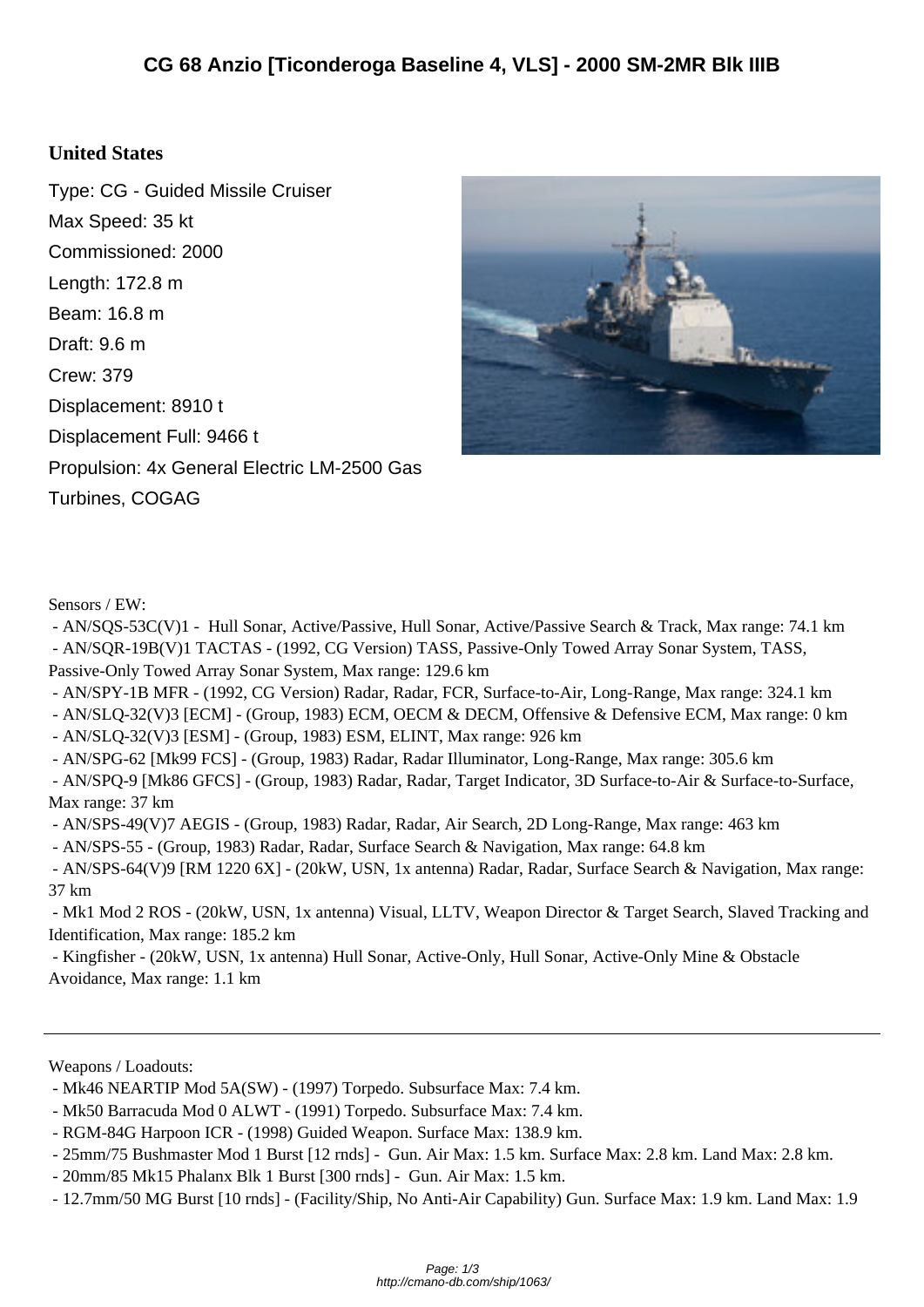km.

- 127mm/54 HE-CVT [HiFrag] (USN) Gun. Air Max: 2.8 km. Surface Max: 20.4 km. Land Max: 20.4 km.
- 127mm/54 HE-PD [HiCap] (USN) Gun. Air Max: 2.8 km. Surface Max: 20.4 km. Land Max: 20.4 km.
- 127mm/54 WP (USN) Gun. Surface Max: 20.4 km. Land Max: 20.4 km.
- RUM-139B VLA [Mk46 Mod 5A(SW)] (1998) Guided Weapon. Subsurface Max: 16.7 km.
- RIM-66M-5 SM-2MR Blk IIIB (2000, AEGIS VLS) Guided Weapon. Air Max: 166.7 km. Surface Max: 46.3 km.
- RGM-109D Tomahawk Blk III TLAM-D (1996) Guided Weapon. Land Max: 926 km.
- RGM-109C Tomahawk Blk III TLAM-C (1994) Guided Weapon. Land Max: 1852 km.
- RIM-66M-1 SM-2MR Blk III (1991, AEGIS VLS) Guided Weapon. Air Max: 92.6 km. Surface Max: 46.3 km.
- RIM-66M-2 SM-2MR Blk IIIA (AEGIS VLS) Guided Weapon. Air Max: 166.7 km. Surface Max: 46.3 km.
- RIM-174A ERAM SM-6 Blk IA (2017, ABM, Anti-Surface) Guided Weapon. Air Max: 240.8 km. Surface Max: 240.8 km.
- Mk216 Sea Gnat Chaff [Distraction] (1988) Decoy (Expendable). Surface Max: 1.9 km.
- Mk245 GIANT Flare (1997, DM19A1) Decoy (Expendable). Surface Max: 1.9 km.
- Mk214 Sea Gnat Chaff [Seduction] (1987) Decoy (Expendable). Surface Max: 1.9 km.
- AN/SLQ-25A Nixie Decoy (Towed). Surface Max: 1.9 km.

OVERVIEW: The Ticonderoga-class of guided-missile cruisers is a class of warships in the United States Navy, first ordered and authorized in the 1978 fiscal year. The class uses passive phased-array radar and was originally planned as a class of destroyers. However, the increased combat capability offered by the Aegis combat system and the AN/SPY-1 radar system was used to justify the change of the classification from DDG (guided missile destroyer) to CG (guided-missile cruiser) shortly before the keels were laid down for Ticonderoga and Yorktown.

Ticonderoga-class guided-missile cruisers are multi-role warships. Their Mk 41 VLS can launch Tomahawk cruise missiles to strike strategic or tactical targets, or fire long-range antiaircraft Standard Missiles for defense against aircraft or antiship missiles. Their LAMPS III helicopters and sonar systems allow them to perform antisubmarine missions. Ticonderoga-class ships are designed to be elements of carrier battle groups, amphibious assault groups, as well as performing missions such as interdiction or escort.

DETAILS: The Ticonderoga-class cruiser's design was based on that of the Spruance-class destroyer. The Ticonderoga class introduced a new generation of guided missile warships based on the AEGIS phased array radar that is capable of simultaneously scanning for threats, tracking targets, and guiding missiles to interception. When they were designed, they had the most powerful electronic warfare equipment in the U.S. Navy, as well as the most advanced underwater surveillance system. These ships were one of the first classes of warships to be built in modules, rather than being assembled from the bottom up.

In addition to the added radar capability, the Ticonderoga-class ships subsequently built after the USS Thomas S. Gates included two Mark 41 Vertical Launching Systems (VLS). The two VLS allow the ship to have 122 missile storage and launching tubes that can carry a wide variety of missiles, including the Tomahawk cruise missile, Standard surface-to-air missile, Evolved Sea Sparrow surface-to-air missile, and ASROC antisubmarine warfare (ASW) guided rockets. More importantly, the VLS enables all missiles to be on full stand-by at any given time, shortening the warship's response time before firing. The original five ships (Ticonderoga, Yorktown, Vincennes, Valley Forge, and Thomas S. Gates) had Mark 26 twin-arm launchers that limited their missile capacity to a total of 88 missiles, and that could not fire the Tomahawk missile. After the end of the Cold War, the lower capabilities of the original five warships limited them to duties close to the home waters of the United States. These ship's cluttered superstructure, inherited from the Spruance-class destroyers, required two of their external radar units to be mounted on a special pallet on the portside aft corner of the superstructure, with the other two mounted on the forward starboard corner. The later AEGIS warships,